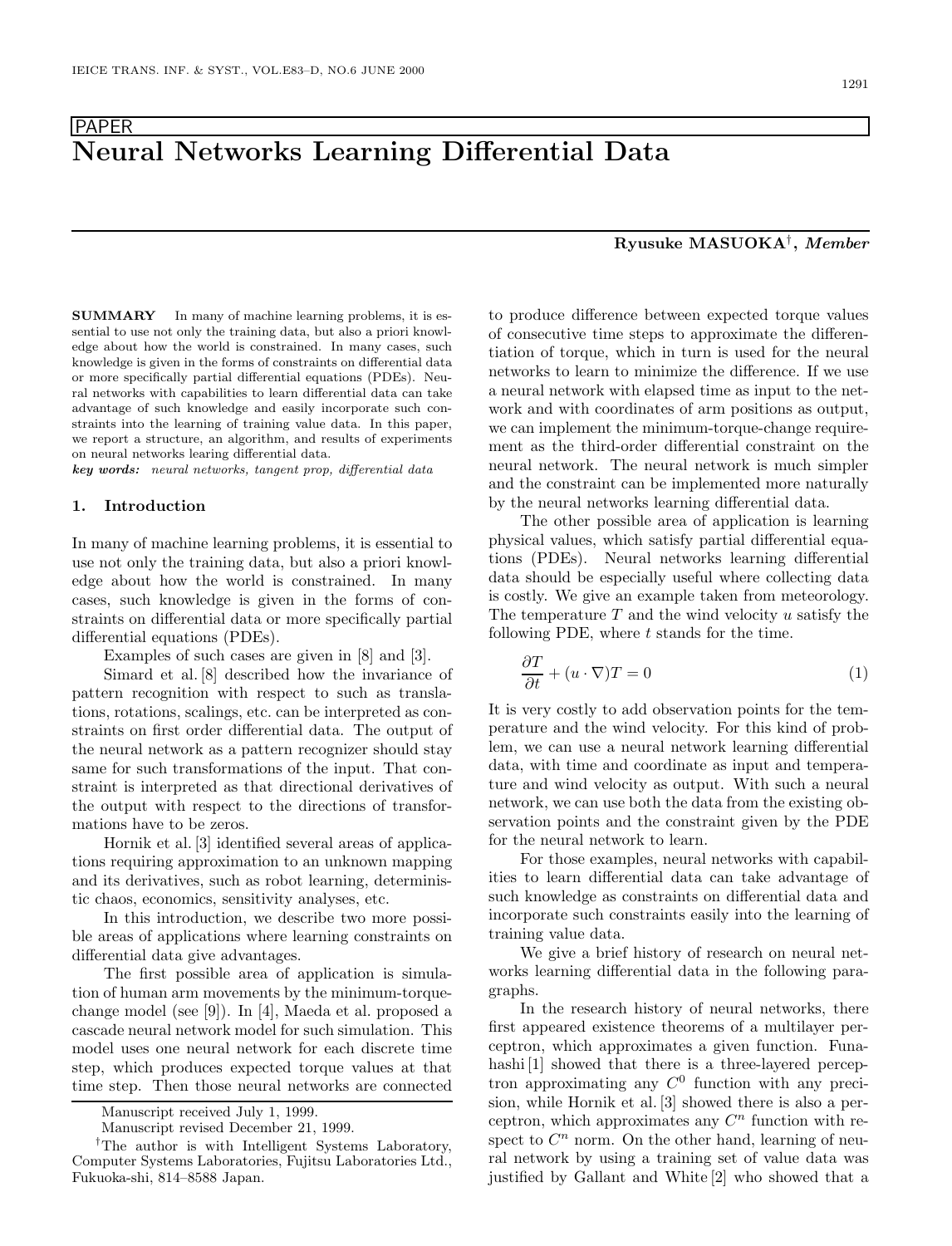sequence of perceptron-produced functions which gives the least square error for randomly selected training samples, converges almost surely to a given function and its derivatives. These theorems, assuring the existence of convergent sequence of neural networks, give an important base toward realization of neural networks learning differential data.

However, these theorems are not very useful from a practical point of view, firstly because the number of training data required in the theorem would often be unrealistically large to realize, and secondly because practical learning methods do not necessarily give the minimum for the least square errors. Instead, if available, we should employ differential data themselves as learning data in the learning of neural networks. The learning algorithm of neural networks for first order differential data was first proposed under the name of 'tangent prop' by Simard et al. [8] who applied it to pattern recognition problem.

As our contributions to neural networks learning differential data, we gave results on noise robustness of multilayer perceptron which learns first order differential data in [5].

Then in [6], we have introduced an algorithm of multilayer neural networks learning differential data of arbitrary order. The algorithm proposed let the neural networks to learn differential data higher than first order in such cases as the simulation of human arm movement by minimum-torque-change model mentioned above. But there had been some minor mistakes in details.

In this paper, we propose a correct algorithm of multilayer neural networks learning differential data of arbitrary order. The algorithm employs the back propagation (BP) processes for derivatives of the target function up to the required order together with BP for the target function itself. The algorithm is rather simple for the first order differential data, but becomes rapidly complex as the differential order increases.

The proposed algorithm is then implemented for differential data of *arbitrary* order by coding it in the form of C++ program to show that the proposed algorithm is actually possible. The C++ implementation is checked numerically against the neural network model created in Mathematica [10].

By using the implementation, we carry out preliminary experiments on neural networks learning differential data and give some observations based on the results.

Section 2 gives the structure and the algorithm for the neural networks learning differential data. Section 4 gives results of preliminary experiments on the neural networks learning differential data and observations based on the results.

## **2. Algorithm for Learning Differential Data of Arbitrary Order**

We describe the architecture of an extended multilayer perceptron and its algorithm to learn differential data.

## 2.1 Definitions

We give notations and their definitions.

n: dimension of the input to the network  $\delta = (a_1, \ldots, a_n) \in \{N \cup \{0\}\}^n$ : 0 stands for  $(0,\ldots,0)$ . We define half order  $>$  in  $\{N \cup \{0\}\}\$ <sup>n</sup> as the following.

$$
\delta_1 = (a_1, \dots, a_n) > \delta_2 = (b_1, \dots, b_n)
$$
  
\n
$$
\leftrightarrow \exists i \quad a_i > b_i \land \forall i \quad a_i \ge b_i
$$

We see  $\{N \cup \{0\}\}^n$  as the linear space, so that  $\delta_1 + \delta_2$ ,  $c\delta$  are defined as such. We also use  $\delta$  as a differential operator. For  $\delta = (a_1, \ldots, a_n)$ , we define

$$
\frac{\partial^{N(\delta)}}{\partial^{\delta} x} = \frac{\partial^{N(\delta)}}{\partial^{a_1} x_1 \dots \partial^{a_n} x_n} \tag{2}
$$

For a vector  $x = (x_1, \ldots, x_n)$ , a real number  $x^{\delta}$  is defined as follows.

$$
x^{\delta} = x_1^{a_1} \times \dots \times x_n^{a_n} \tag{3}
$$

 $\Delta = \{(c_i, \delta_i) \mid i = 1, \ldots, m, \forall i, c_i \in N, \delta_i > 0\}$ : In the above definition,  $\forall i \neq j \Rightarrow \delta_i \neq \delta_j$ . We give the following definitions related to  $\Delta$ .

$$
N(\Delta) = m \tag{4}
$$

$$
T(\Delta) = \sum_{i=1}^{m} c_i
$$
 (5)

$$
Sum(\Delta) = \sum_{i=1}^{m} c_i \times \delta_i
$$
\n(6)

$$
\Delta(f) = \prod_{(c,\delta)\in\Delta} \left(\frac{\partial^{N(\delta)}}{\partial^{\delta} x}\right)^c \tag{7}
$$

 $V(\delta) = \{ (d_{\delta,\Delta}, \Delta) | \delta = Sum(\Delta) \}.$ 

Here  $d_{\delta,\Delta}$  is a natural number defined by the following equation. f is a  $C^{\infty}$  function from the input space to the real number.

$$
\frac{\partial^{N(\delta)}}{\partial^{\delta}x} e^{f} = \sum_{(d_{\delta,\Delta},\Delta) \in V(\delta)} d_{\delta,\Delta} \Delta(f) e^{f} \qquad (8)
$$

 $p_{l,i}^{\Delta} = \prod_{(c,\delta')\in\Delta} \left(y_{l,i}^{\delta'}\right)^c$ This is defined by Eq. (16) again.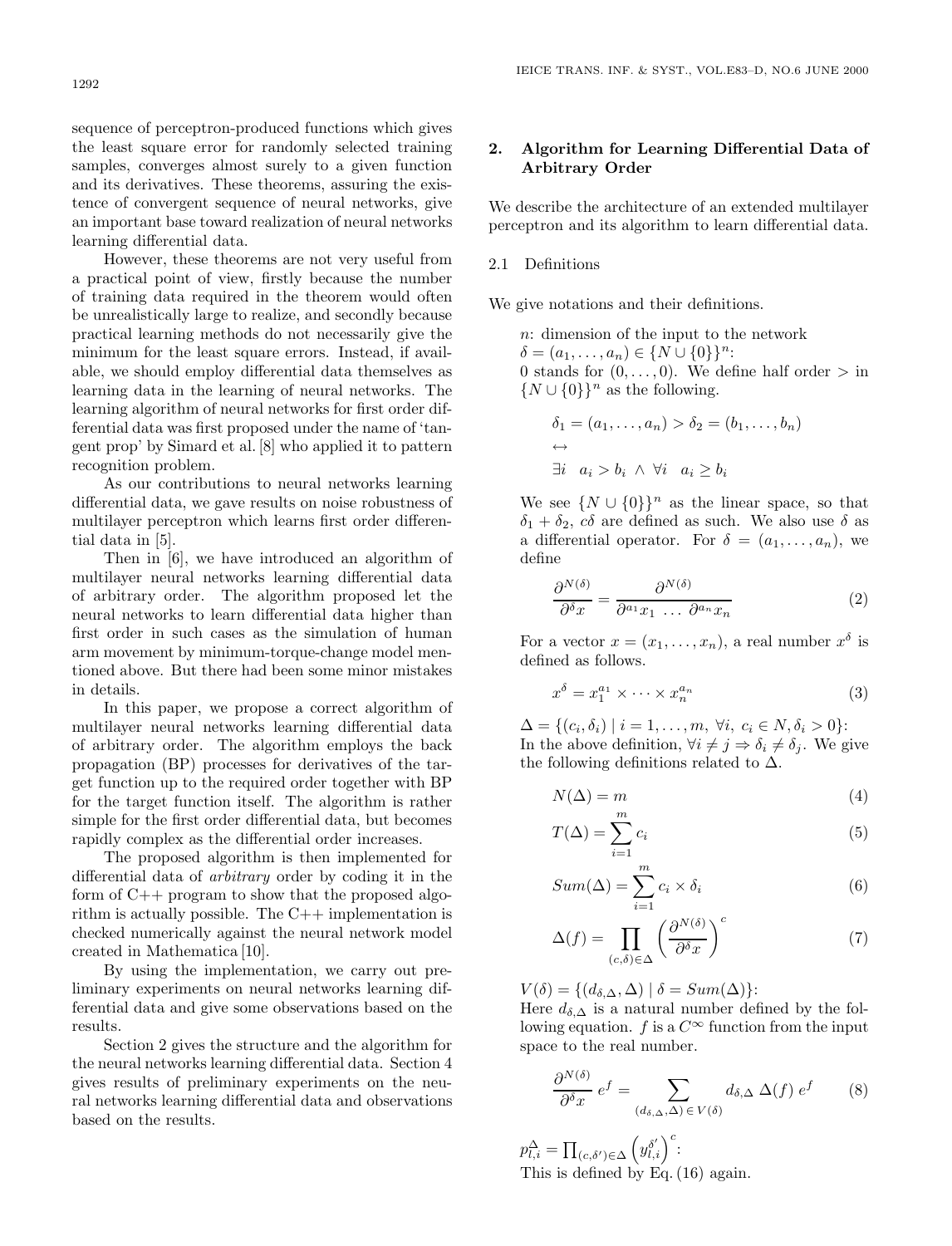#### 2.2 Framework of the Problem

In this subsection, we will give the framework of the problem. n-dimensional input space, m-dimensional output space<sup>†</sup> and a  $C^l$  map from the input space to the output space are given. There are also given several points in the input space and the values of the map itself and differentials<sup>††</sup> of the map with respect to those points. Kinds of values given can vary for each point. The values can include some error or noise.

The problem is to find a neural network that approximates the given mapping under these conditions. We usually fix the network structure and make the network learn the internal values such as weights and thresholds from the given values.

### 2.3 Network Structure

Figure 1 shows the network structure that we propose to learn the higher order differential data. This network has extended parts in addition to a simple multilayer perceptron. Extended parts are used for propagating and back propagating differential data. This structure is an extension of Jacobian network that was used for tangent prop in [8]. On the left-hand side of Fig. 1 there are the units in the multilayer perceptron part, which we call the value net. There is corresponding  $\delta$  net for each differential operator  $\delta$ . Figure 1 shows one of those  $\delta$  nets on the right side.

 $\delta$  net has  $\check{x}^{\delta}$ ,  $y^{\delta}$ , and  $\sigma^{(m)}$  units for each  $x^0 = x$ unit in the value net.  $\sigma^{(m)}$  unit has input from the value net, which Fig. 1 does not show. Connection weights  $w_{i,j}$  are same in the value net and  $\delta$  nets.

We use the same symbol of the unit for denoting the output of the unit. The input to the unit is denoted



**Fig. 1** Network structure for learning differential data: On the left-hand side of figure there are the units in the multilayer perceptron part, which we call the value net. There is corresponding δ net for each differential operator δ. This figure shows one of those  $\delta$  nets on the right side.  $\delta$  net has  $x^{\delta}$ ,  $y^{\delta}$ , and  $\sigma^{(m)}$  units for each  $x^0 = x$  unit in the value net.  $\sigma^{(m)}$  unit has input from  $y_{l,i}^0$ units of the value net, which Fig. 1 does not show. Connection weights  $w_{i,j}$  are same in the value net and  $\delta$  nets.

by prefixing " $net \geq$ " to the symbol of the unit. For example, the output of  $x_{l,i}^{\delta}$  of i-th unit in l-th layer of δ-net is  $x_{l,i}^{\delta}$  and the input to the unit is  $net \triangleright x_{l,i}^{\delta}$ .

The output of  $x_{l,i}^{\delta}$  unit in the  $\delta$  net is the  $\delta$  differential of the corresponding unit in the value net by the input to the network. The next equation shows the relationship, where  $x_I$  is the input vector to the value net.

$$
x_{l,i}^{\delta} = \frac{\partial^{N(\delta)} x_{l,i}^0}{\partial^{\delta} x_l} \tag{9}
$$

The network structure is devised so as to realize the chain rule of the  $\delta$  differentials by the input vector. Therefore the outputs of units in the output layer of the  $\delta$  net are the  $\delta$  differentials of the corresponding units in output layer of the value net by the input vector.

We use the symbol  $\epsilon$  for what is propagated backward through the network. The value of what is propagated backward to the unit is denoted by prefixing " $\epsilon$   $\triangleright$ " to the symbol of the unit. For example, what is propagated backward to  $x_{l,i}^{\delta}$  of *i*-th unit in *l*-th layer of δ-net is  $\epsilon \triangleright x_{l,i}^{\delta}$ .

We sometimes omit the layer in denoting weights  $w_{i,j}$  and thresholds  $b_i$ . To be correct these should be  $w_{\{l,i\},\{l-1,j\}}$  and  $b_{\{l,i\}}$ .

#### 2.4 Learning Data

This subsection describes the learning data for the network.

The directions of differentiation for the learning data need not be along axes. But we will limit to the cases of differentiation along axes, since the general cases need inessential and detailed explanation. The learning data is several sets of input and output, which called patterns.

The input part of the learning data for the network has the form of  $I = (I^0, \ldots, I^{\delta}, \ldots)$ . I<sup>0</sup> is the coordinate of the observation point and this is the same as in ordinary back propagation.  $I^0$  is a vector of the same dimension as of the input space of the value net.

 $I^{\delta}$ , the input to the  $\delta$  net is also a vector of the same dimension as of the input space of the value net. In cases of  $N(\delta) = 1$ , the input vector is  $\delta$  itself, which is a vector something like  $(0,\ldots,0,1,0,\ldots,0)$ . In other cases (i.e.  $N(\delta) > 1$ ), the input vector is 0, the zero vector.

These are derived by thinking that the input to the  $\delta$  net is a special case of Eq. (9). The input to  $\delta$  net is  $\delta$  differential of the input to the corresponding unit of the value net. In cases of  $N(\delta) = 1$ , the input vector is  $\delta$  itself since  $\partial x_{0,i}^0 / \partial x_{0,i}^0 = 1$  and since  $\partial x_{0,i}^0 / \partial x_{0,j}^0 = 0$ if  $i \neq j$ . In cases of  $N(\delta) > 1$ , the input vector is 0

*<sup>†</sup>*Without any loss of generality, we assume onedimensional input space in the following treatment.

*<sup>††</sup>*The differentials are not necessarily along the axes.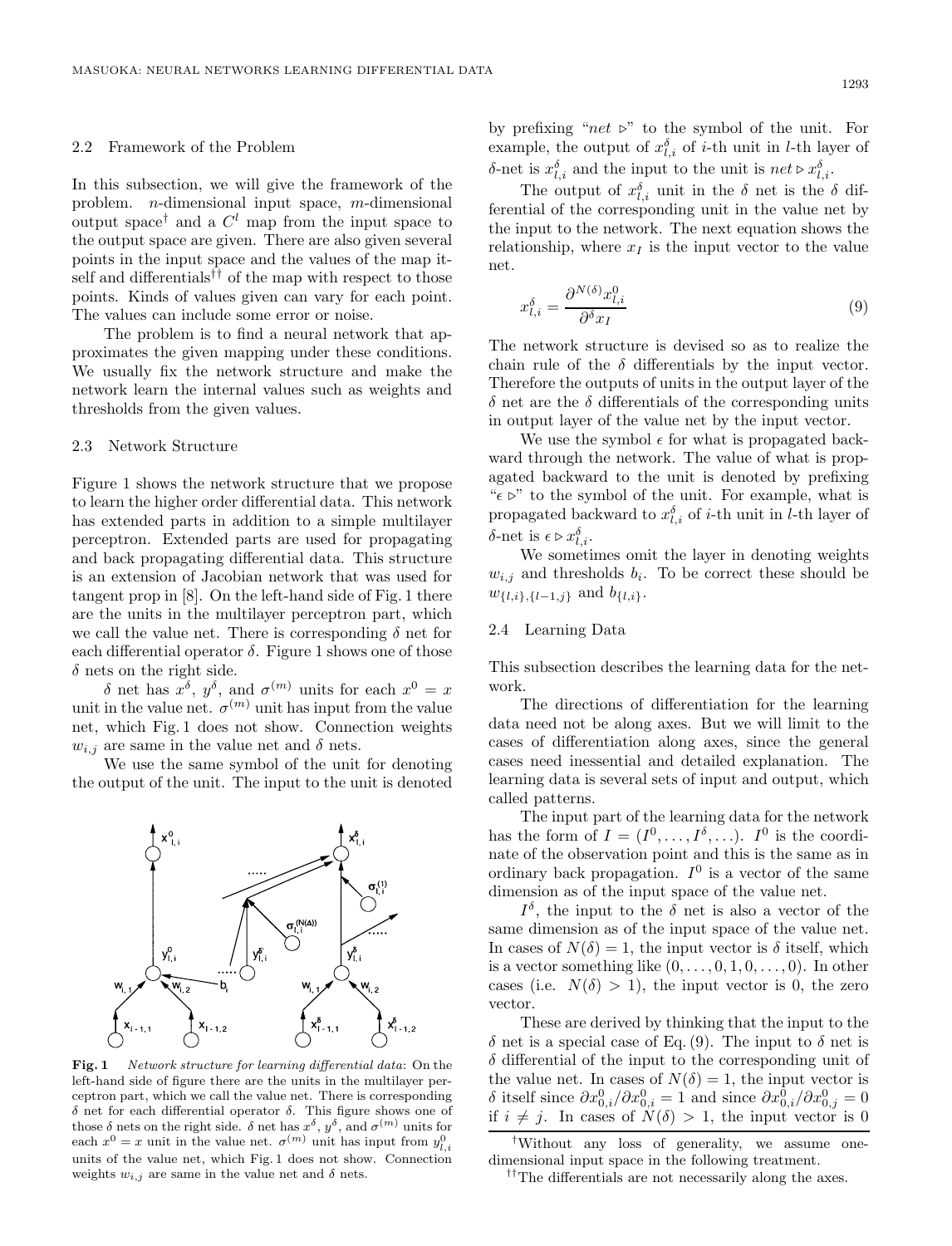since  $\partial x_{0,i}^0/\partial x_{0,j}^0 \partial x_{0,k}^0 = 0$  for the any combination of  $\{i, j, k\}.$ 

The output part of the learning data for the network has the form of  $O = (O^0, \ldots, O^{\delta}, \ldots)$ . All the elements of the output are the element of the output space or "\*".  $O^{\delta} = *$  means that there is no differential data for  $\delta$  and that there will be no back propagation for  $\delta$ .

## 2.5 Forward Propagation

First we will give the algorithm for forward propagation. We will show how the input  $I = (I^0, \ldots, I^{\delta}, \ldots)$ will be propagated forward through the network.

l stands for the layer in which the unit belongs. It is not essential that there exists a layer structure in the network. Here we assume the layer structure for the ease of explanation. The same algorithm applies for the networks without the layer structure.

### 2.5.1 Unit in the Value Net (FP)

Here we put  $y_{l,i}^0 = net \triangleright y_{l,i}^0 = net \triangleright x_{l,i}^0$ . The value net does not have any  $y^0$  unit as in  $\delta$  net, but we assume the above because of uniformity of the descriptions between the value net and the  $\delta$  net.

The algorithm for the forward propagation for the unit in the value net is as follows.  $\sigma$  here is the squashing function for the unit. In this paper we use the same  $\sigma$  for every unit, but the same algorithm applies for the cases where units have different squashing functions.

$$
net \triangleright x_{l,i}^{0} = y_{l,i}^{0}
$$
  
=  $net \triangleright y_{l,i}^{0}$   
=  $b_i + \sum_{j \in P(i)} w_{ij} x_{l-1,j}$  (10)

$$
x_{l,i}^0 = x_{l,i}
$$
  
=  $\sigma(net \triangleright x_{l,i}^0)$   
=  $\sigma(y_{l,i}^0)$  (11)

#### 2.5.2 Unit in the  $\delta$  Net (FP)

The input and output to the  $\sigma_{l,i}^{(m)}$  unit are given by the following equations.  $\sigma^{(m)}$  here is the m-th derivative of the function  $\sigma$ . Note that a  $\sigma_{l,i}^{(m)}$  unit has  $y_{l,i}^0$  for its input as a  $\sigma$  unit.

$$
net \triangleright \sigma_{l,i}^{(m)} = y_{l,i}^0 \tag{12}
$$

$$
\sigma_{l,i}^{(m)} = \sigma^{(m)}(y_{l,i}^0)
$$
\n(13)

The input and output for  $y_{l,i}^{\delta}$  unit are the same and given by the following equations.

$$
y_{l,i}^{\delta} = net \triangleright y_{l,i}^{\delta} = \sum_{j} w_{i,j} x_{l-1,j}^{\delta}
$$
 (14)

The input and output of  $x_{l,i}^{\delta}$  unit are the same and given by the following equations. Units of this kind are Sigma-Pi units described in [7].

$$
x_{l,i}^{\delta} = net \triangleright x_{l,i}^{\delta}
$$
  
= 
$$
\frac{\partial^{N(\delta)}}{\partial^{\delta} x} (x_{l,i}^{0})
$$
  
= 
$$
\sum_{(d_{\delta,\Delta},\Delta) \in V(\delta)} d_{\delta,\Delta} \left\{ \sigma_{l,i}^{(T(\Delta))} \prod_{(c,\delta') \in \Delta} \left( y_{l,i}^{\delta'} \right)^{c} \right\}
$$
  
(15)

The product about  $\Delta$  will be kept as  $p_{l,i}^{\Delta}$ .

$$
p_{l,i}^{\Delta} = \prod_{(c,\delta') \in \Delta} \left( y_{l,i}^{\delta'} \right)^c \tag{16}
$$

This is not essential for the algorithm, but it affects the efficiency of the implementation of the algorithm.

proof of the last equation in (15)

If we set  $f(x_I) = y_{l,i}^0$  where  $y_{l,i}^0$  is being seen as a function of  $x_I$ , then  $\Delta(f)$  equals to the  $\Pi$  product in Eq. (15), which is  $p_{l,i}^{\Delta}$ . Since  $x_{l,i}^0 = \sigma(y_{l,i}^0)$  $\sigma(f(x_I))$ , essentially the same mechanism applies to both Eqs. (15) and (8) by the correspondence of the  $\sigma$  function in (15) to the exponential function e in (8). Therefore  $d_{\delta,\Delta}$  in Eq. (15) is exactly the same as the one in Eq.  $(8)$ .

### 2.6 Error Function

We define the error function by the following equation.

$$
E = \sum_{\delta \ge 0} \alpha^{\delta} E^{\delta} \tag{17}
$$

Here  $\alpha^{\delta}$  is a learning constant corresponding to  $\delta$ . For the set of patterns  $(I_p, O_p)$  where  $p = I^0$ ,  $E^{\delta}$ is calculated as follows. First each  $I_p$  is fed into the network, and propagated forward through the network. Then using the output of network and the given output  $O_p$  that is sometimes called teacher signal,  $E^{\delta}$  is given by the following equation†.

$$
E^{\delta} = \frac{1}{2} \sum_{p} \left( O_p^{\delta} - x_p^{\delta} \right)^2 \tag{18}
$$

Usual back propagation algorithm does not include the learning constant in the energy, but the constant is used to scale the update values for weights [7]. Our algorithm includes the learning constants in the energy. This is because each  $\delta$  has an individual learning constant. If we take the former way††, update values for

*††*That is to scale the update values by learning constants.

<sup>&</sup>lt;sup>†</sup>Only the subscript for the pattern is given for  $x$  in order to avoid too complex equations.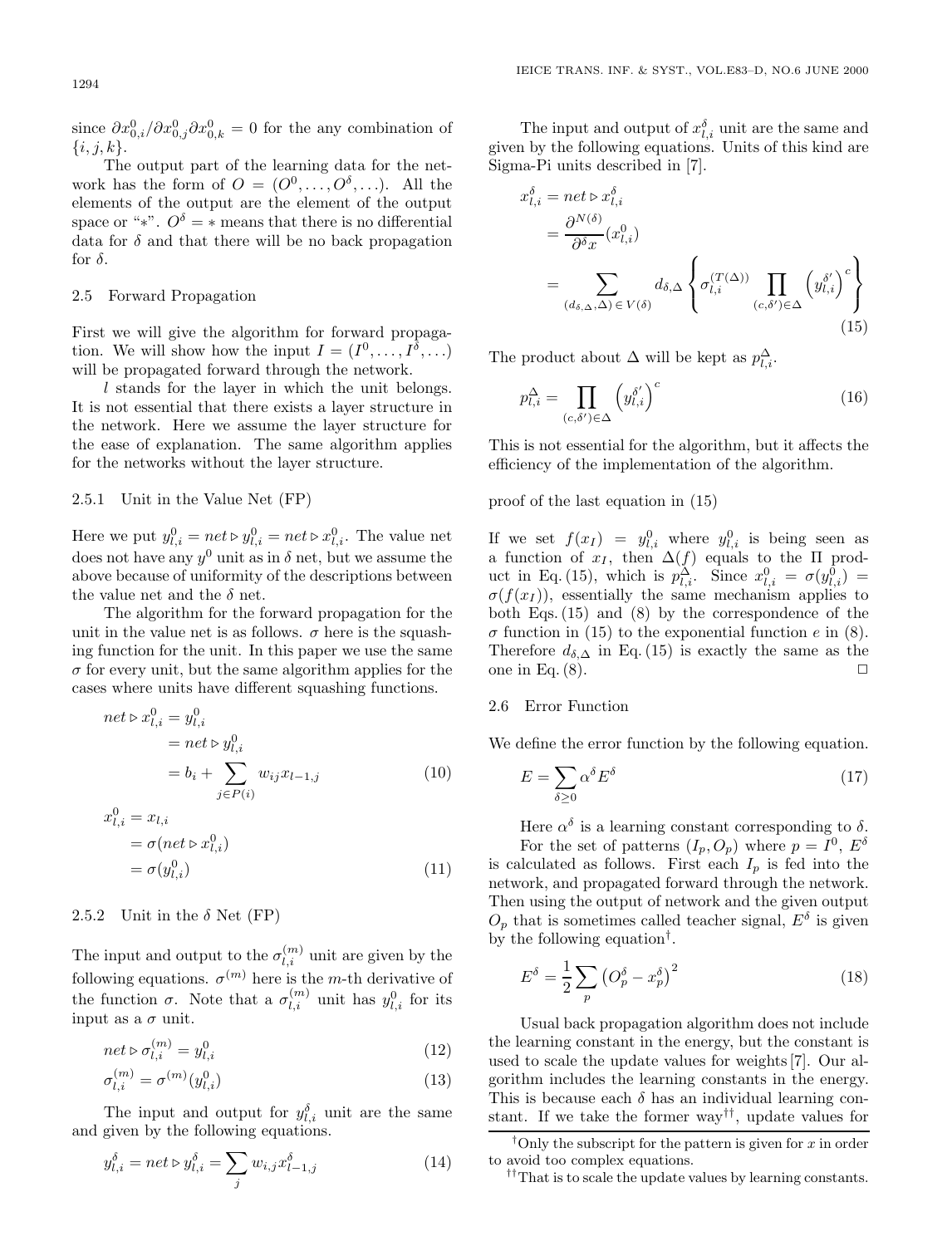each  $\delta$  have to be managed and more memory space is necessary. It is unpractical for the higher order differentials. So the following algorithm is designed to include the learning constants before the  $\epsilon$ 's are given to the units in output layer.

#### 2.7 Back Propagation

Using  $E$  defined in Sect. 2.6,  $w_{i,j}$  is updated as follows.

$$
\Delta w_{i,j} = -\frac{\partial E}{\partial w_{i,j}}\tag{19}
$$

First we are going to show the back propagation algorithm of  $\epsilon$  for each type of units. Then we will show the update rules for the weights and thresholds. In the following equations, we assume the case of one pattern and omit the subscript of the pattern.

 $\epsilon$  's which are propagated backward through the network correspond to what are propagated in ordinary back propagation. That is "the differential of the error function with respect to the input to the unit." We denote that value by  $\epsilon \triangleright u$  for the unit u. Therefore the definition of  $\epsilon \triangleright u$  is given by the following equation for the error function E.

$$
\epsilon \triangleright u = - \frac{\partial E}{\partial net \triangleright u} \eqno(20)
$$

The following subsections give the back propagation algorithms for the types of units. This algorithm is for a set of one pattern  $(I_n, O_n)$ , but it is easily extendable to the case of sets of multiple patterns by summation. It is assumed that the input  $I_p$  is fed to the network, and forward propagated through the network.

#### 2.7.1 Units in the Output Layer (BP)

 $\epsilon$ 's for the units  $x^{\delta}$ 's in the output layer<sup>†</sup> are given as follows. (In the following equations subscripts for the layer and the unit are omitted to avoid too complex equations.)

First  $\epsilon \triangleright x^0$ , which is  $\epsilon$  for the units in the output layer of value net, is given by the following equation.

$$
\epsilon \triangleright x^0 = -\frac{\partial E}{\partial net \triangleright x^0}
$$
  
=  $\alpha^0 \left( O_p^0 - x_p^0 \right) \sigma^{(1)}(net)$  (21)

In cases of  $\delta > 0$ , it is given by the following equation.

$$
\epsilon \triangleright x^{\delta} = -\frac{\partial E}{\partial net \triangleright x^{\delta}}
$$
  
=  $\alpha^{\delta} \left( O_p^{\delta} - x_p^{\delta} \right)$  (22)

#### 2.7.2 Units in the Value Net (BP)

For the units in the value net other than in the output

layer, the back propagation algorithm is essentially the ordinary back propagation algorithm with  $\epsilon$  of  $\sigma$  unit.

$$
\epsilon \triangleright x_{l-1,i}^0 = -\frac{\partial E}{\partial net \triangleright x_{l-1,i}^0}
$$

$$
= \sum_j \epsilon \triangleright y_{l,j}^0 w_{j,i} \sigma_{l-1,i}^{(1)}
$$
(23)

$$
\epsilon \triangleright y_{l-1,i}^{0} = -\frac{\partial E}{\partial net \triangleright y_{l-1,i}^{0}}
$$
  
=  $\epsilon \triangleright x_{l-1,i}^{0} + \sum_{m \ge 1} \epsilon \triangleright \sigma_{l-1,i}^{(m)}$  (24)

### 2.7.3 Units in the  $\delta$  Net (BP)

For the  $x_{l-1,j}^{\delta}$  units in  $\delta$  net other than in the output layer, the back propagation algorithm will be given by the following equation.

$$
\epsilon \triangleright x_{l-1,i}^{\delta} = -\frac{\partial E}{\partial net_{l-1,i}^{\delta}}
$$

$$
= \sum_{j} \epsilon \triangleright y_{l,j}^{\delta} w_{j,i}
$$
(25)

For the  $\sigma_{l,i}^{(m)}$  units in  $\delta$  net, the back propagation algorithm will be given by the following equation.

$$
\epsilon \triangleright \sigma_{l,i}^{(m)} = -\frac{\partial E}{\partial net \triangleright \sigma_{l,i}^{(m)}} \sigma_{l,i}^{(m+1)}
$$

$$
= \sum_{\delta: N(\delta) \ge m} \epsilon \triangleright x_{l,i}^{\delta}
$$

$$
\times \left( \sum_{\Delta: T(\Delta) = m} \sum_{\delta: sum(\Delta) = \delta} d_{\delta, \Delta} \ p_{l,i}^{\Delta} \right)
$$

$$
\times \sigma_{l,i}^{(m+1)} \tag{26}
$$

For the  $y_{l,i}^{\delta}$  units in  $\delta$  net, the back propagation algorithm will be given by the following equation. (Note that  $\partial net_{l,i}^{\delta'} / \partial net \triangleright y_{l,i}^{\delta} = \partial x_{l,i}^{\delta'} / \partial y_{l,i}^{\delta}.$ 

$$
\epsilon \triangleright y_{l,i}^{\delta}
$$
\n
$$
= -\frac{\partial E}{\partial net \triangleright y_{l,i}^{\delta}}
$$
\n
$$
= \sum_{\delta':\delta' \ge \delta} \epsilon \triangleright x_{l,i}^{\delta'}
$$
\n
$$
\sum_{\Delta:Sum(\Delta) = \delta' \land \exists c \ (c,\delta) \in \Delta} d_{\delta',\Delta} \sigma_{l,i}^{(T(\Delta))} c \ (y_{l,i}^{\delta})^{c-1}
$$
\n
$$
\left(\prod_{(c'',\delta'') \in (\Delta - \{(c,\delta)\})} (y_{l,i}^{\delta''})^{c''}\right) \tag{27}
$$

*†*If the network does not have the layer structure, the output layer is the set of units whose outputs are interpreted as parts of the output of the network. For the  $\delta$  net, only  $x^{\delta}$ units are included.  $y^{\delta}$  units and  $\sigma^{(m)}$  units are not included.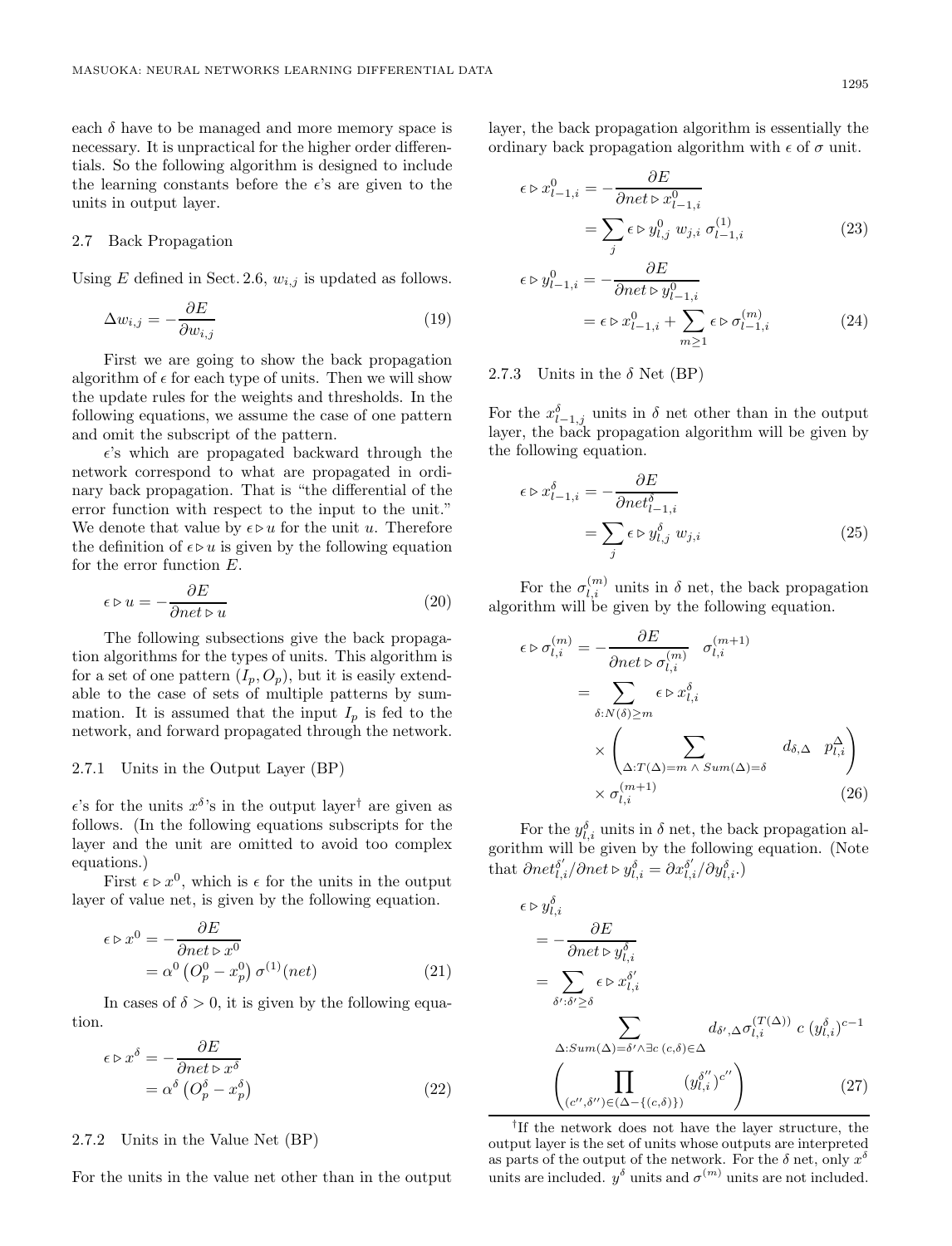These algorithms summarized for  $\delta > 0$  and  $m \ge 1$ as follows.

$$
\epsilon \triangleright x_{l-1,i}^{\delta} = \sum_{j} \epsilon \triangleright y_{l,j}^{\delta} w_{j,i}
$$
 (28)

$$
\epsilon \triangleright \sigma_{l,i}^{(m)} = \sum_{\delta: N(\delta) \ge m} \epsilon \triangleright x_{l,i}^{\delta}
$$
\n
$$
\left(\sum_{\Delta: T(\Delta) = m \land Sum(\Delta) = \delta} d_{\delta, \Delta} p_{l,i}^{\Delta}\right)
$$
\n
$$
\sigma_{l,i}^{(m+1)} \tag{29}
$$
\n
$$
\epsilon \triangleright y_{l,i}^{\delta} = \sum_{\delta': \delta' \ge \delta} \epsilon \triangleright x_{l,i}^{\delta'}
$$
\n
$$
\sum_{\Delta: Sum(\Delta) = \delta' \land \exists c \ (c, \delta) \in \Delta} d_{\delta', \Delta} \sigma_{l,i}^{(T(\Delta))}
$$
\n
$$
c (y_{l,i}^{\delta})^{c-1} \left(\prod_{(c'', \delta'') \in (\Delta - \{(c, \delta)\})} (y_{l,i}^{\delta''})^{c''}\right)
$$
\n(30)

#### 2.8 Update Rules for Weights

In this subsection, we will show the update rules for weights and thresholds. The same weight shows up in the value net and in the corresponding places of the  $\delta$ net in Fig. 1. Therefore the update value for the weight should be the sum of update values for those corresponding weights. Using equations for  $\epsilon$  obtained in Sect. 2.7, the update rule for the weight  $w_{i,j}$  is as follows.

$$
\Delta w_{i,j} = -\frac{\partial E}{\partial w_{i,j}}\n= -\sum_{\delta \ge 0} \frac{\partial E}{\partial net \triangleright y_{l,i}^{\delta}} \frac{\partial net \triangleright y_{l,i}^{\delta}}{\partial w_{i,j}}\n= \sum_{\delta \ge 0} \epsilon \triangleright y_{l,i}^{\delta} x_{l-1,j}^{\delta}
$$
\n(31)

Note that weight updates due to  $\sigma^{(m)}$  units  $(m >$ 1) are included in  $\epsilon \triangleright y_{l,i}^0$ .

Thresholds  $b_i$ 's<sup>†</sup> are special kinds of weights, which appear only in the value net. Therefore the update rule for the threshold is as follows.

$$
\Delta b_i = -\frac{\partial E}{\partial b_i} \n= \epsilon \triangleright y_{l,i}^0
$$
\n(32)

Note that bias updates due to  $\sigma^{(m)}$  units  $(m \geq 1)$ are also included in  $\epsilon \triangleright y_{l,i}^0$ .

In cases we use momentum (c.f. [7]) in the learning algorithm, the update rules are as follows (Here  $\Delta w_{i,j}$ and  $\tilde{\Delta}b_i$  stand for previous update values).

$$
\Delta w_{i,j} = \sum_{\delta \ge 0} \epsilon \triangleright y_{l,i}^{\delta} x_{l-1,j}^{\delta} + \beta \tilde{\Delta} w_{i,j}
$$
 (33)

$$
\Delta b_i = \epsilon \triangleright y_{l,i}^0 + \beta \tilde{\Delta} b_i \tag{34}
$$

## **3. Correspondence to Tangent Prop in First Order Cases**

For the first order cases, the following correspondences will establish the equivalence between tangent prop as described in [8] and the algorithm proposed here. The left hand side item of tangent prop of the arrow corresponds to the right hand side item of the algorithm proposed here.

- network  $\rightarrow$  value net
- $a_i^l \rightarrow y_{l,i}^0$ ,  $x_i^l \rightarrow x_{l,i}^0$ ,  $b_i^l \rightarrow -\frac{\partial E}{\partial x_i^0}$ ,  $y_i^l \rightarrow \epsilon \triangleright y_{l,i}^0$
- Jacobian network  $\rightarrow \delta$  net
- $\alpha_i^l \rightarrow y_{l,i}^{\delta}, \xi_i^l \rightarrow x_{l,i}^{\delta}, \beta_i^l \rightarrow \epsilon \triangleright x_{l,i}^{\delta}, \psi_i^l \rightarrow \epsilon \triangleright y_{l,i}^{\delta}$

## **4. Experiments**

In this section, we give results of preliminary experiments on this algorithm and some observations based on the results.

The algorithm proposed in Sect. 2 is implemented for differential data of an *arbitrary* order by coding it in the form of C++ program. The C++ implementation is checked numerically against the neural network model created in Mathematica [10]. This C++ implementation is used to carry out the experiments described in this section.

We use the following sine function as a target function, which ranges  $[0.1, 0.9]$  for the domain of  $[0.0, 1.0]$ .

$$
f(x) = 0.4 \sin(2\pi x) + 0.5 \tag{35}
$$

We carried out three experiments to compare the proposed algorithm with the standard back propagation (BP). First we give the common settings for all three cases and then we give the individual settings for each case.

The neural network and its initial state are the same for all cases. We use a neural network with one input unit, 16 hidden units, and one output unit. The weights and biases are initialized with the values chosen randomly from the interval  $[-0.01, 0.01]$ . The momentum was set for 0.1.

Here follows individual settings.

(1) Case 1 (Up to second order with three data points):

We trained the network with the algorithm proposed in this paper up to the second order. Learning constants are 1.0, 0.01, and 0.001 for value data, first order differential data, and second order differential data, respectively. Three training data points were randomly selected from the interval  $[0, 1]$ . The neural networks are trained for the 1,000,000 learning epochs on the

*<sup>†</sup>*Thresholds are sometimes called biases.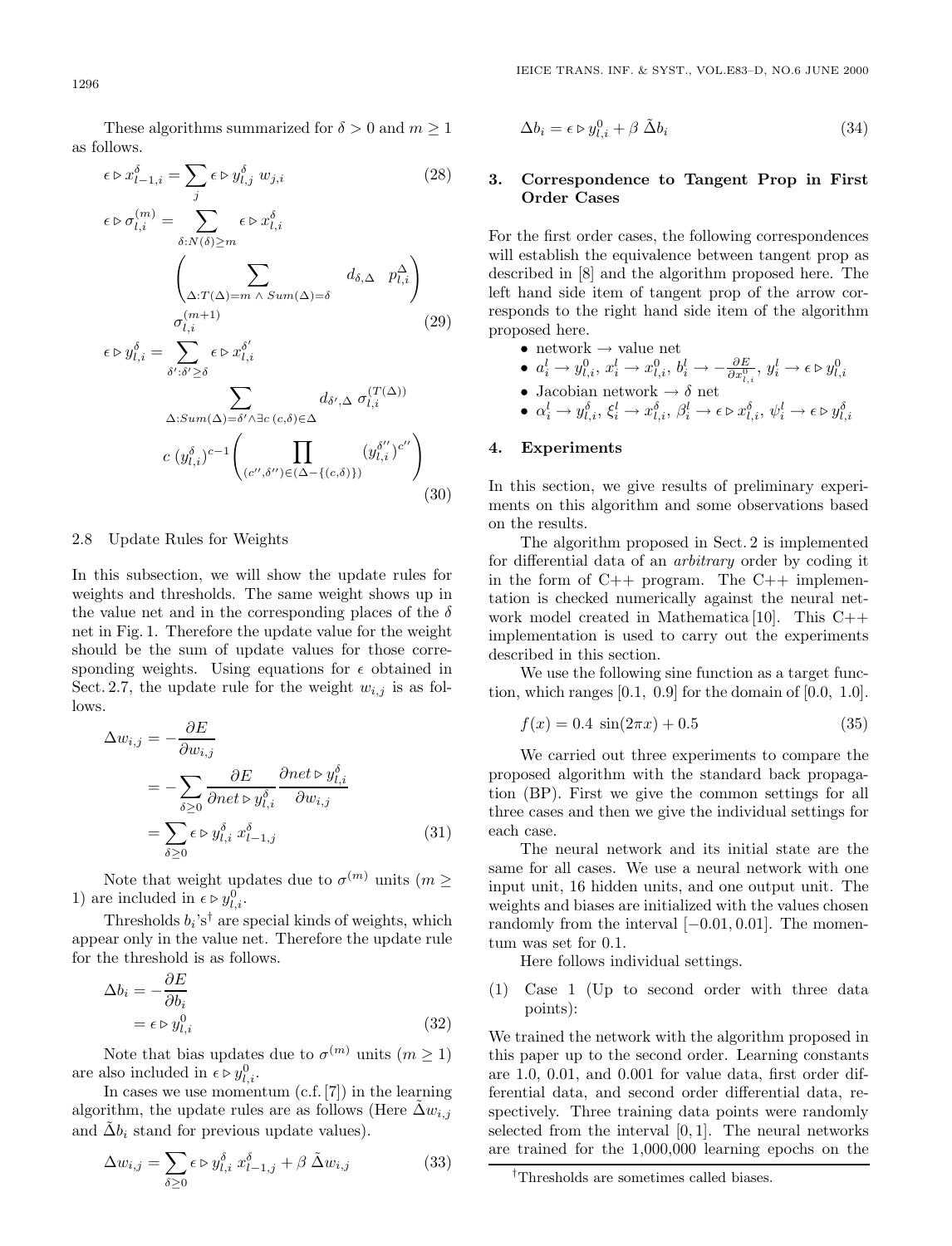training data up to second order from the three training data points.

#### (2) Case 2 (Standard BP with three data points):

We trained the network with the standard back propagation algorithm. Learning constants is 1.0 for value data. Three training data points are the same ones as in Case 1. The neural networks are trained for the 10,000 learning epochs on the value data from the three training data points.

(3) Case 3 (Standard BP with nine data points):

We trained the network with the standard back propagation algorithm. Learning constants is 1.0 for value data. Nine training data points, 0.1, 0.2, ..., 0.9, were selected uniformly from the interval [0, 1]. The neural networks are trained for the 1,000,000 learning epochs on the value data from the nine training data points.

We carry out the experiment in Case 2 to see how well the standard back propagation algorithm performs if the number of data points is the same as in Case 1.

We carry out the experiment in Case 3 to see how well the standard back propagation algorithm performs if the number of data given to the neural network is the same as in Case 1. Since there are value, first order differential, and second order differential data for each data point, there is three times more data for each data point in Case 1 than he standard back propagation cases. Therefore nine data points are selected for Case 3.

Figures 2, 3, and 4 show the value, the first order, and the second order outputs of the trained neural networks for three cases. Naturally the first and the second order outputs are much closer to those of target function in Case 1 than Case 2 and Case 3 on the training data points.

Table 1 is given to see the overall performance of the trained neural networks on the interval [0, 1].  $\| \cdot \|_{2,0}$ ,  $\| \n_2\|_{2,1}$ , and  $\| \n_2\|_2$  distances on the interval [0, 1] between the target function and the trained neural network are given in the table for each case. These distances are given by the following equations where  $n(x)$  is the function defined by the neural network.

$$
||f - n||_{2,l} = \left\{ \int_0^1 \left( \frac{d^l f(x)}{dx^l} - \frac{d^l n(x)}{dx^l} \right)^2 \right\}^{1/2} \tag{36}
$$

Figure 5 gives learning curves for all the cases. The graphs show the changes of errors for Case 1, Case 2,

**Table 1**  $\| \|_{2,0}, \| \|_{2,1}$ , and  $\| \|_{2,2}$  distances:  $\| \|_{2,0}, \| \|_{2,1}$ , and  $\| \ \|_{2,2}$  distances on the interval [0, 1] between the target function and the trained neural network are given for each case.

|                 | $\  \ _{2,0}$  | $\ \ $ $\ _{2,1}$ | $\  \ _{2,2}$ |
|-----------------|----------------|-------------------|---------------|
| $\text{Case} 1$ | 0.0731         | 0.828             | 12.4          |
| Case 2          | 0.171          | 1.467             | 8.84          |
| Case 3          | $0.0448$ 0.909 |                   | -13.6         |

and Case 3 from the top respectively.

We describe several observations obtained from those experiments.

First of all, the trained neural network in Case 1 succeeded to learn to approximate all the training data up to second order on the training data points. This also supports the correctness of the proposed algorithm along with the check by Mathematica.

In the Table 1, the  $\| \cdot \|_{2,0}$  distance from the target function of the neural network in Case 1 happens to be smaller than the one in Case 2. This might suggests



**Fig. 2** [Case 1] Outputs of the trained neural network: The graphs show the value, first order, and second order outputs of the neural network in Case 1 from the top respectively. The solid lines show the outputs of the trained neural network in Case 1 after 1,000,000 learning epochs. The dotted line is the output of the target function. The dots represent the three training data points.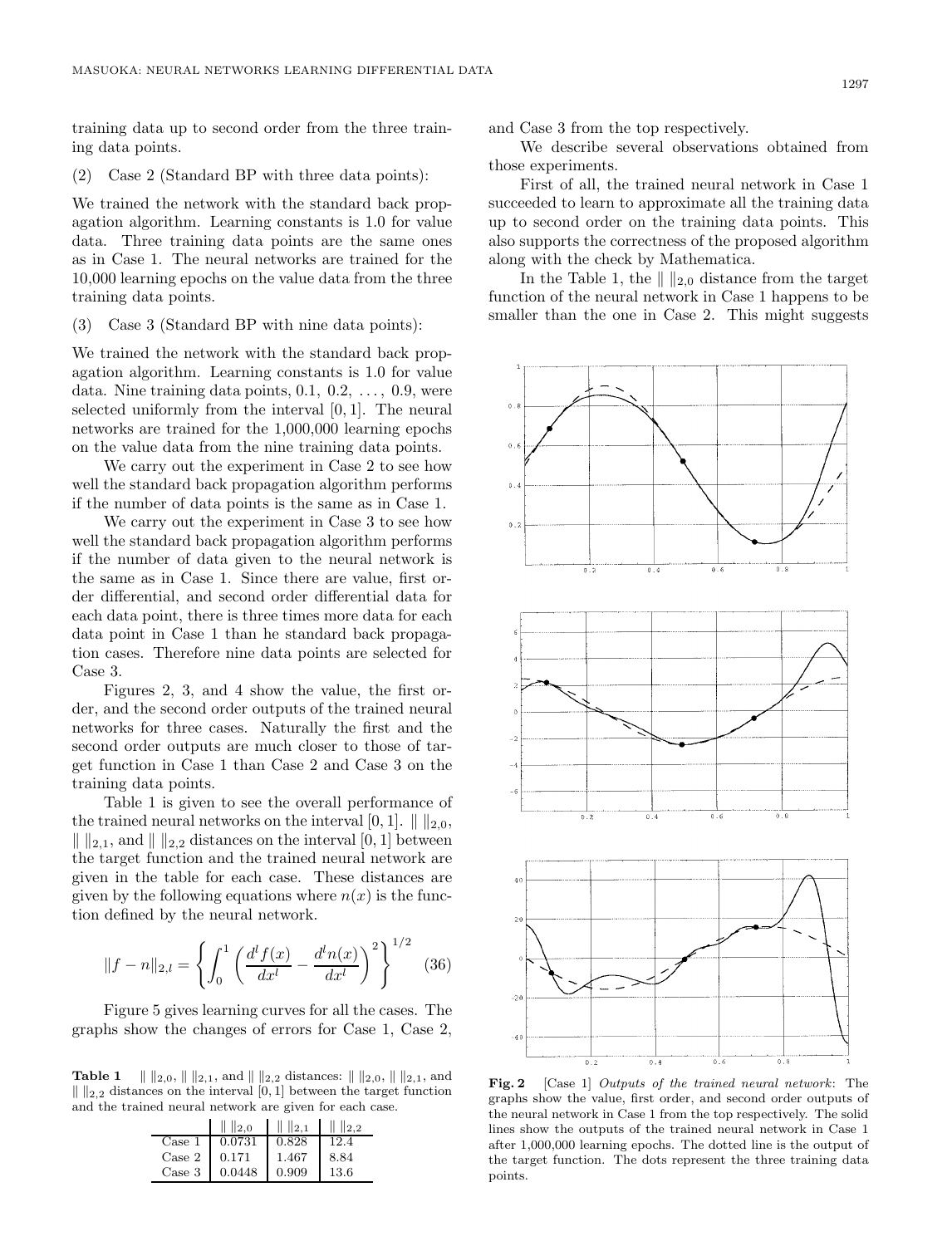

**Fig. 3** [Case 2] Outputs of the trained neural network: The graphs show the value, first order, and second order outputs of the neural network in Case 2 from the top respectively. The solid lines show the outputs of the trained neural network in Case 2 after 10,000 learning epochs. The dotted line is the output of the target function. The dots represent the three training data points.

that the neural networks learning differential data can give better overall performance over the domain than the standard back propagation neural networks if the constraints on differential data are given along with the constraints on value data.

On the other hand, the  $\| \cdot \|_{2,2}$  distance from the target function of the neural network in Case 1 happens to be larger than the one in Case 2. This was quite unexpected. The reason behind it may be that learning on both value and first order differential data has affected learning on second-order differential data



**Fig. 4** [Case 3] Outputs of the trained neural network: The graphs show the value, first order, and second order outputs of the neural network in Case 3 from the top respectively. The solid lines show the outputs of the trained neural network in Case 3 after 1,000,000 learning epochs. The dotted line is the output of the target function. The dots represent the nine training data points.

in Case 1.

The neural network in Case 3 performs better than the network in Case 1 in terms of the  $\| \ \|_{2,0}$  distance probably because its training data in Case 3 consists only of value data.

Another observation is that it took fairly large learning epochs in Case 3, which are comparable to those in Case 1. We expected to have large learning epochs for Case 1 since learning differential data will need subtle adjustments, but not for Case 3 since there is only training value data to learn. This might sug-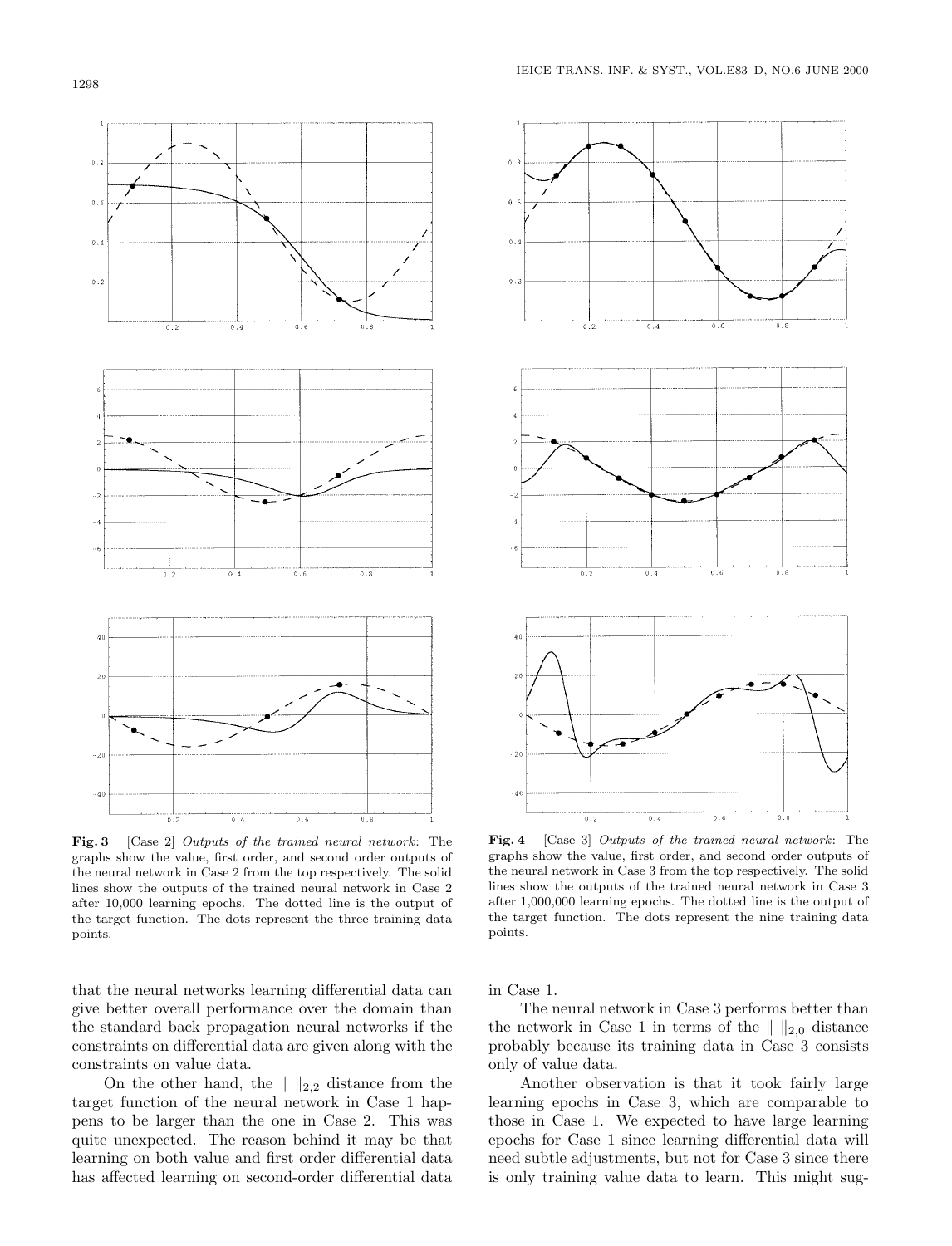

**Fig. 5** Learning curves: The graphs show the changes of errors for Case 1, Case 2, and Case 3 from the top respectively. The axes of the graphs have logarithmic scaling. "Total", "Error 0," "Error 1," and "Error 2" stand for  $E$  in Eq. 17, value, first order, and second order errors ( $E^{\delta}$ s in Eq. 18) respectively. For Cases 2 and 3, "Total" and "Error0" are the same because the learning constant for the cases is 1.0. Note that Case 1 and Case 3 have the learning epochs of 1,00,000 while Case 2 has learning epochs of 10,000.

gest that the number of learning epochs needed does not depend on the differential order of the data but on the size of the training data†.

For the above observations, we need to carry out analyses and further experiments to confirm them.

#### **5. Conclusion**

This paper introduced a correct algorithm for multilayer neural networks to learn differential data of arbitrary differential order. Even though the algorithm is complex, this enables to utilize knowledge given in the forms of constraints on differential data along with constraints on value data. We also gave preliminary experiment results comparing our algorithm with standard back propagation, and observations based on them.

It is still early to give general conclusions from those experiments of a small number, but the results seems to suggest the possibilities of the proposed algorithm as an adequate learning algorithm for the cases described in the introduction.

Our future plans include carrying out analyses and further experiments on neural networks learning differential data to confirm the obtained observations, to identify convergence properties, and to establish utilities of the proposed algorithm.

#### References

- [1] K. Funahashi, "On the approximate realization of continuous mappings by neural networks," Neural Networks, vol.2, pp.183–192, 1989.
- [2] A.R. Gallant and H. White, "On learning the derivatives of an unknown mapping with multilayer feedforward networks," Neural Networks, vol.5, pp.129–138, 1992.
- [3] K. Hornik, M. Stinchcombe, and H. White, "Universal approximation of an unknown mapping and its derivatives using multilayer feedforward networks," Neural Networks, vol.3, pp.551–560, 1990.
- [4] Y. Maeda, M. Kawato, Y. Uno, and R. Suzuki, "Trajectory formation for human multi-joint arm by a cascade neural network model," IEICE Technical Report, MBE 88-169, 1989.
- [5] R. Masuoka, "Noise robustness of EBNN learning," Proc. 1993 International Joint Conference on Neural Networks, IEEE, vol.2, pp.1665–1668, 1993.
- [6] R. Masuoka and M. Yamada, "Neural networks which learn from differential data," IEICE Technical Report, NC 94-66, 1995.
- [7] D.E. Rumelhart, G.E. Hinton, and R.J. Williams, "Learning internal representations by error propagation," Parallel Distributed Processing, vol.I + II, eds. D.E. Rumelhart and J.L. McClelland, pp.318–362, MIT Press, 1986.
- [8] P. Simard, B. Victorri, Y. LeCun, and J. Denker, "Tangent prop – A formalism for specifying selected invariances in an adaptive network," Advances in Neural Information Processing Systems 4, eds. J.E. Moody, S.J. Hanson, and R.P. Lippmann, pp.895–903, Morgan Kaufmann, San Mateo, CA, 1992.
- [9] Y. Uno and M. Kawato, "Dynamic performance indices for trajectory formation in human arm movements," IEICE Technical Report, NC 94-28, 1994.
- [10] Mathematica (Wolfram Research, Inc.), http://www. wolfram.com/

*<sup>†</sup>* The actual learning time also depends on the time needed for each epoch, which is longer for higher differential orders even if the size of training data is the same. Nevertheless it is an interesting point to consider theoretically.